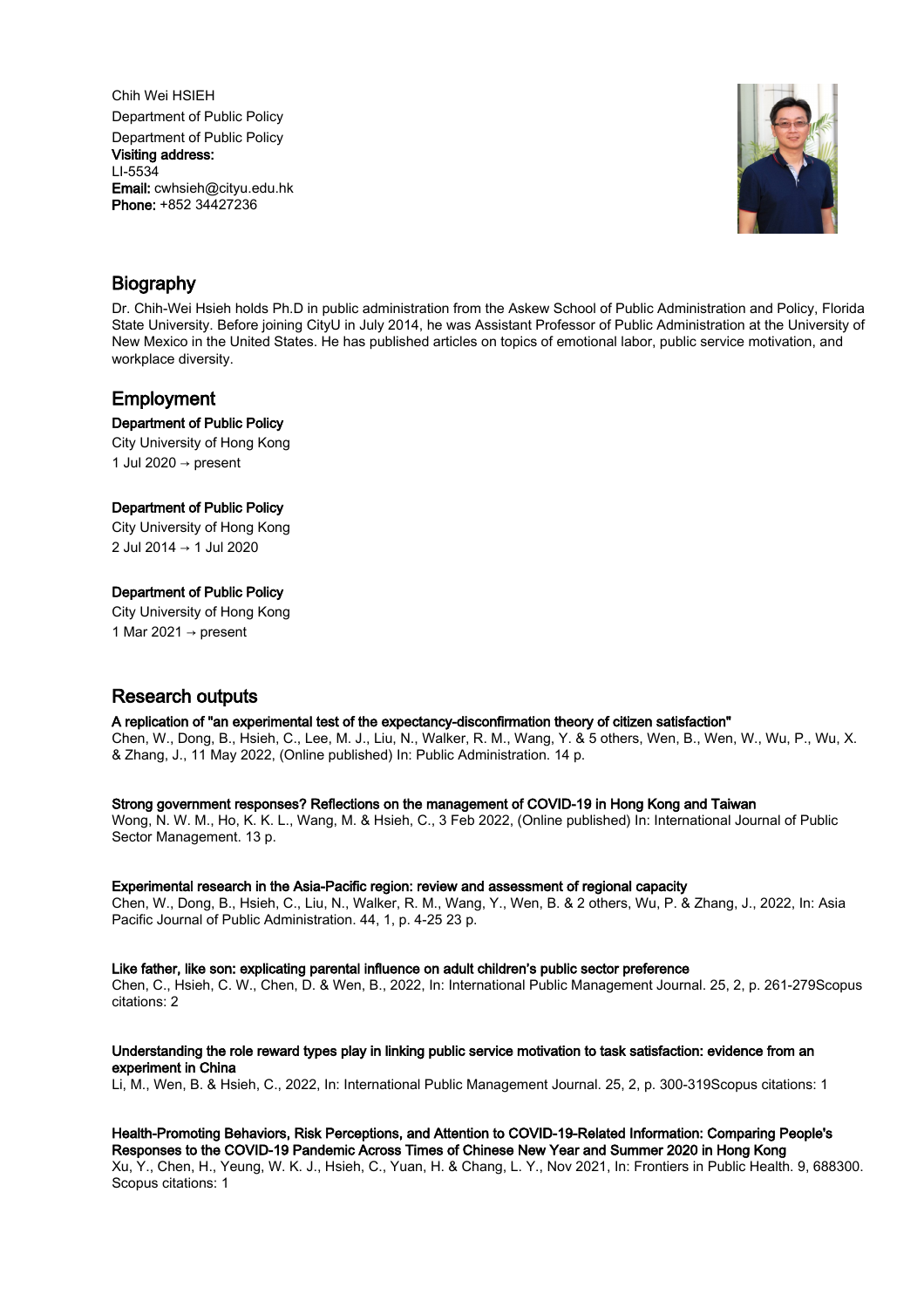#### Taiwan makes itself a COVID-19 safe zone without draconian measures: Lessons and caveats

Hsieh, C. & Wang, M., 27 Oct 2021, In: Social Transformations in Chinese Societies. 17, 2, p. 109-116

#### A whole-of-nation approach to COVID-19: Taiwan's National Epidemic Prevention Team

Hsieh, C., Wang, M., Wong, N. W. & Ho, L. K., Jun 2021, In: International Political Science Review. 42, 3, p. 300-315 Scopus citations: 3

#### Can Training Enhance Public Employees' Public Service Motivation? A Pretest–Posttest Design

Chen, C., Hsieh, C. & Chen, D., Mar 2021, In: Review of Public Personnel Administration. 41, 1, p. 194-215Scopus citations: 13

### Experimental Research Methodology in the Asia-Pacific: A Review and Research Agenda

Chan, W., Dong, B., Hsieh, C. W., Liu, N., Walker, R. M., Wang, X., Wang, Y. & 3 others, Wen, B., Wu, P. & Zhang, J., Dec 2020, (Presented).

#### Spatial Distribution of Health Manpower in China: Exploring its Characteristics and Determinants

Zhu, B., Mao, Y. & Hsieh, C., May 2020, New York: Nova Science Publishers, Inc. 249 p. (Public Health in the 21st Century)

# Spatio-temporal variations of licensed doctor distribution in China: measuring and mapping disparities

Zhu, B., Hsieh, C. & Mao, Y., 2020, In: BMC Health Services Research. 20, 159.

#### 公共管理领域中情绪劳动研究的发展现状: 基于文献计量的综述与建议

王大安 & 谢智伟, 2020, In: 公共管理与政策评论. 9, 3, p. 74-85

#### Addressing the Licensed Doctor Maldistribution in China: A Demand-And-Supply Perspective

Zhu, B., Hsieh, C. & Mao, Y., May 2019, In: International Journal of Environmental Research and Public Health. 16, 10, 1753.Scopus citations: 3

#### Bibliometric Mapping of Emotional Labor Studies in Public Administration

Hsieh, C., Guy, M. E. & Wang, D., 2019, In: Journal of Public and Nonprofit Affairs. 5, 3, p. 240-260Scopus citations: 6

#### Measuring Emotional Labor: Survey Construction, Measurement Invariance, and Structural Equation Model

Yang, S., Guy, M. E., Mastracci, S. H., Azhar, A., Hsieh, C., Lee, H. J. & Lu, X., 2019, The Palgrave Handbook of Global Perspectives on Emotional Labor in Public Service. Guy, M. E., Mastracci, S. H. & Yang, S. (eds.). Cham: Palgrave Macmillan, p. 175-196 22 p.

#### More Blessed to Give Than to Receive: Evidence of the Altruism–Promotion Relationship from Female Taiwanese Civil **Servants**

Hsieh, C., 2019, In: Public Performance & Management Review. 42, 6, p. 1396–1417Scopus citations: 1

### Taiwan

Hsieh, C., Wang, M. & Zhang, Y., 2019, The Palgrave Handbook of Global Perspectives on Emotional Labor in Public Service. Guy, M. E., Mastracci, S. H. & Yang, S. (eds.). Cham: Palgrave Macmillan, p. 379-397 19 p.

#### Understanding emotional labor in situational contexts: How mistreatment matters

Hsieh, C., 2019, The Palgrave Handbook of Global Perspectives on Emotional Labor in Public Service. Guy, M. E., Mastracci, S. H. & Yang, S. (eds.). Cham: Palgrave Macmillan, p. 149-171 23 p.Scopus citations: 3

# Incorporating Spatial Statistics into Examining Equity in Health Workforce Distribution: An Empirical Analysis in the Chinese Context

Zhu, B., Hsieh, C. & Zhang, Y., Jul 2018, In: International Journal of Environmental Research and Public Health. 15, 7, 1309.Scopus citations: 15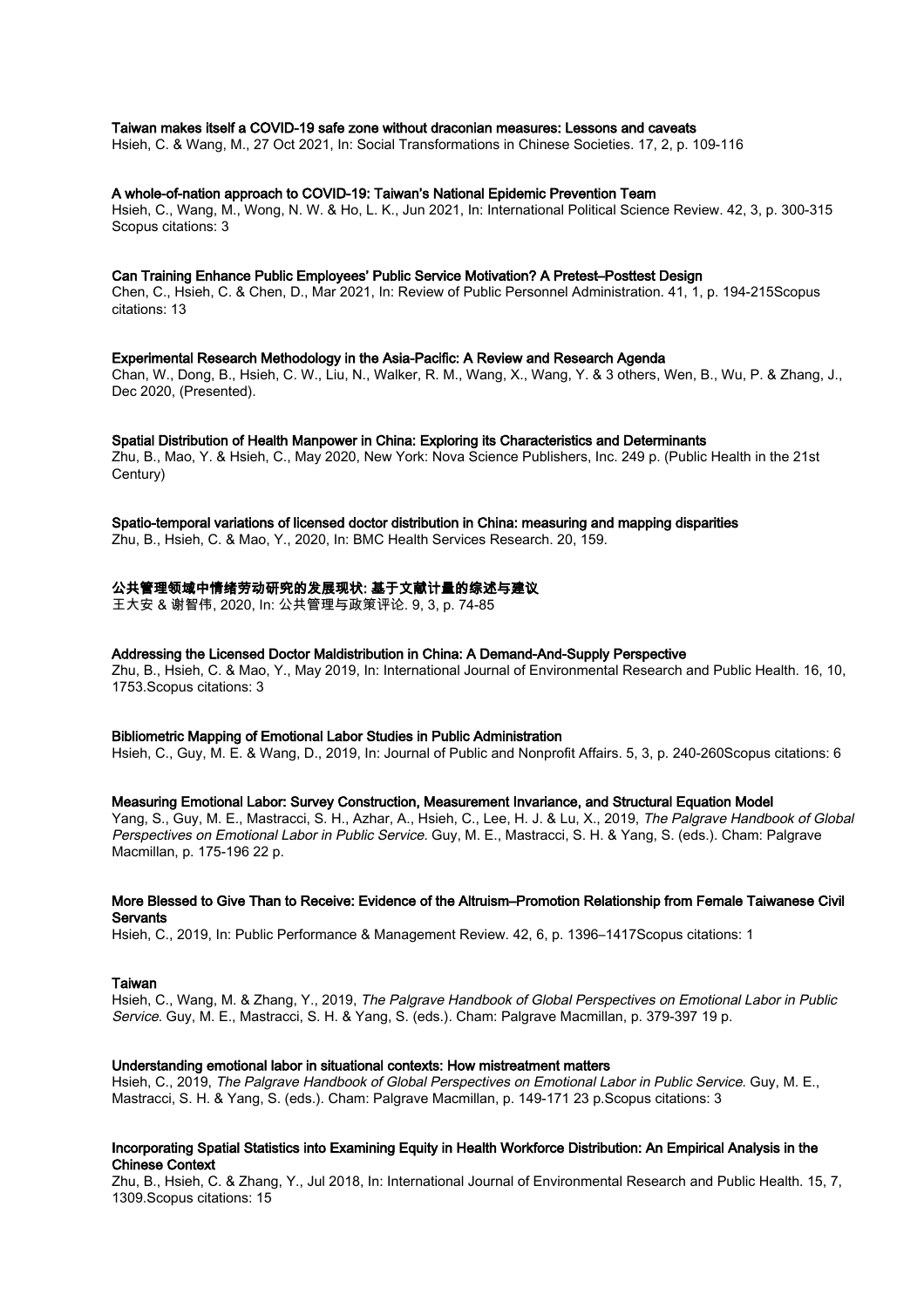### Comparing apples and manzanas: Instrument development for cross-national analysis of emotional labour in public service jobs

Yang, S., Guy, M. E., Azhar, A., Hsieh, C., Lee, H. J., Lu, X. & Mastracci, S., 2018, In: International Journal of Work Organisation and Emotion. 9, 3, p. 264-282Scopus citations: 11

#### No One Can Serve Two Masters: Revisiting the Interaction Effect of Love of Money and Public Service Motivation on Job Satisfaction

Hsieh, C., 2018, In: Public Performance and Management Review. 41, 4, p. 745-767Scopus citations: 5

#### 轉變與堅持: 回應婚姻與家庭觀念的改變

謝智偉, 2018, In: 中外醫學哲學. 16, 2, p. 29-33 3.

# Confucian Values in Public Organizations: Distinctive Effects of Two Interpersonal Norms on Public Employees' Work Morale

Chen, C. & Hsieh, C., Dec 2017, In: The Chinese Public Administration Review. 8, 2, p. 104-119

# 公務員管理最大的挑戰是什麼?

謝智偉, Jul 2017, *特區管治的挑戰.* 葉健民 (ed.). Hong Kong: 香港城市大學出版社, p. 124-138

#### Public employees' psychological climates and turnover intention: evidence from Korean central government agencies

Jung, C. S., Chan, H. S. & Hsieh, C., 3 Apr 2017, (Online published) In: Public Management Review. 19, 6, p. 880-904 Scopus citations: 10

Emotional Labor and Job Stress in Caring Professions: Exploring Universalism and Particularism in Construct and Culture Mastracci, S. & Hsieh, C., 5 Dec 2016, In: International Journal of Public Administration. 39, 14, p. 1125-1133Scopus citations: 14

# Self-efficacy as a Mediator and Moderator Between Emotional Labor and Job Satisfaction: A Case Study of Public Service Employees in Taiwan

Hsieh, C., Hsieh, J. & Huang, I. Y., 1 Aug 2016, In: Public Performance and Management Review. 40, 1, p. 71-96Scopus citations: 26

#### 消極展現規則與工作倦怠: 以臺北市區公所員工為例調查情緒失調之中介效果與服務氣候之調節效果

劉榆華 & 謝智偉, Jun 2016, In: 中國行政評論. 22, 2, p. 81-100

#### Knowledge sharing motivation in the public sector: the role of public service motivation

Chen, C. & Hsieh, C., 1 Dec 2015, In: International Review of Administrative Sciences. 81, 4, p. 812-832Scopus citations:  $32$ 

# 從多元走向包容: 以美國聯邦政府為鏡

謝智偉 & 曾冠球, 30 Sep 2015, In: 國家菁英. 11, 3, p. 119-135

#### DOES PURSUING EXTERNAL INCENTIVES COMPROMISE PUBLIC SERVICE MOTIVATION? Comparing the effects of job security and high pay

Chen, C. & Hsieh, C., Sep 2015, In: Public Management Review. 17, 8, p. 1190-1213Scopus citations: 31

#### Burnout Among Public Service Workers: The Role of Emotional Labor Requirements and Job Resources

Hsieh, C., 1 Dec 2014, In: Review of Public Personnel Administration. 34, 4, p. 379-402Scopus citations: 55

# FOSTERING PUBLIC SERVICE MOTIVATION THROUGH WORKPLACE TRUST: EVIDENCE FROM PUBLIC MANAGERS IN TAIWAN

CHEN, C., HSIEH, C. & CHEN, D., Dec 2014, In: Public Administration. 92, 4, p. 954-973Scopus citations: 35